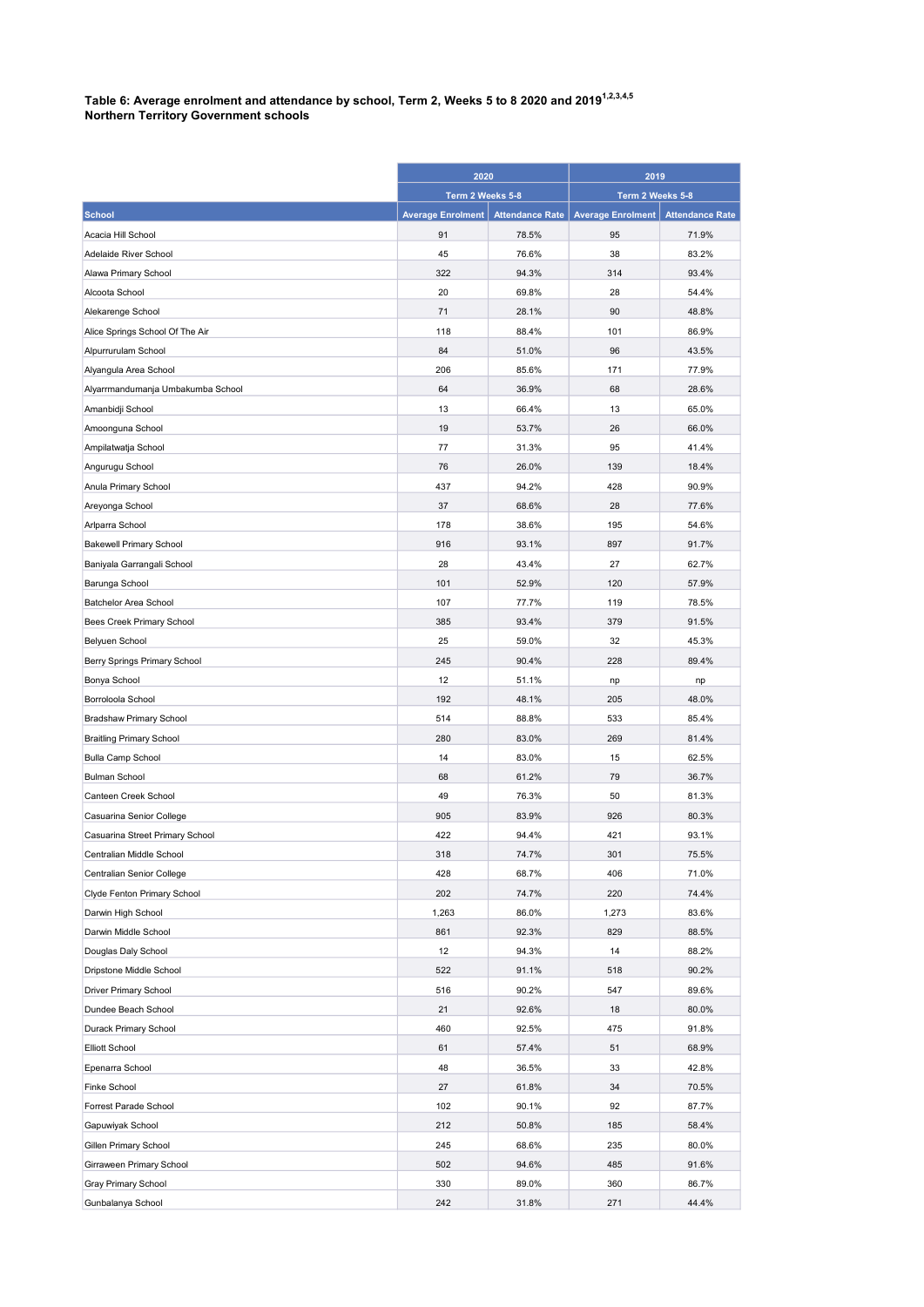|                                                       | 2020                     |                        | 2019                     |                        |
|-------------------------------------------------------|--------------------------|------------------------|--------------------------|------------------------|
|                                                       | Term 2 Weeks 5-8         |                        | Term 2 Weeks 5-8         |                        |
| <b>School</b>                                         | <b>Average Enrolment</b> | <b>Attendance Rate</b> | <b>Average Enrolment</b> | <b>Attendance Rate</b> |
| Haasts Bluff School                                   | 30                       | 55.7%                  | 29                       | 58.7%                  |
| Harts Range School                                    | 64                       | 71.6%                  | 64                       | 70.2%                  |
| Henbury School                                        | 142                      | 83.0%                  | 142                      | 84.5%                  |
| Howard Springs Primary School                         | 287                      | 89.9%                  | 296                      | 85.4%                  |
| Humpty Doo Primary School                             | 388                      | 92.8%                  | 379                      | 90.5%                  |
| Imanpa School                                         | 17                       | 42.5%                  | 18                       | 60.8%                  |
| Jabiru Area School                                    | 193                      | 70.2%                  | 200                      | 79.1%                  |
| Jilkminggan School                                    | 87                       | 59.3%                  | 75                       | 66.7%                  |
| Jingili Primary School                                | 305                      | 91.9%                  | 315                      | 88.5%                  |
| Kalkaringi School                                     | 183                      | 49.7%                  | 165                      | 53.4%                  |
| Karama Primary School                                 | 183                      | 84.5%                  | 184                      | 83.6%                  |
| Katherine High School                                 | 552                      | 74.4%                  | 580                      | 67.7%                  |
| Katherine School Of The Air                           | 201                      |                        | 173                      |                        |
| Katherine South Primary School                        | 338                      | 88.4%                  | 345                      | 86.8%                  |
| Kiana School                                          |                          |                        |                          |                        |
| Kintore Street School                                 | 57                       | 73.8%                  | 51                       | 71.3%                  |
| Lajamanu School                                       | 198                      | 36.0%                  | 186                      | 39.2%                  |
| Laramba School                                        | 58                       | 47.0%                  | 64                       | 57.8%                  |
| Larapinta Primary School                              | 369                      | 88.0%                  | 355                      | 85.3%                  |
| Larrakeyah Primary School                             | 533                      | 95.5%                  | 493                      | 93.1%                  |
| Laynhapuy Homelands School (Yirrkala Homeland School) | 125                      | 58.6%                  | 98                       | 70.5%                  |
| Leanyer Primary School                                | 575                      | 93.8%                  | 580                      | 89.8%                  |
| Ludmilla Primary School                               | 124                      | 78.1%                  | 110                      | 82.4%                  |
| MacFarlane Primary School                             | 204                      | 71.0%                  | 224                      | 67.2%                  |
| Malak Primary School                                  | 216                      | 83.1%                  | 236                      | 81.9%                  |
| Mamaruni School                                       | 62                       | 34.5%                  | 56                       | 55.1%                  |
| Maningrida College                                    | 452                      | 35.8%                  | 530                      | 37.4%                  |
| Manunda Terrace Primary School                        | 171                      | 80.3%                  | 197                      | 81.4%                  |
| Manyallaluk School                                    | 19                       | 58.5%                  | 19                       | 49.9%                  |
| Mataranka School                                      | 30                       | 85.0%                  | 39                       | 74.2%                  |
| Mbunghara School                                      | 20                       | 83.0%                  | 17                       | 79.2%                  |
| Middle Point School                                   | 26                       | 83.8%                  | 25                       | 87.1%                  |
| Milikapiti School                                     | 62                       | 64.1%                  | 69                       | 66.5%                  |
| Milingimbi School                                     | 338                      | 24.3%                  | 363                      | 41.4%                  |
| Millner Primary School                                | 208                      | 76.3%                  | 204                      | 80.1%                  |
| Milyakburra School                                    | 15                       | 47.5%                  | 16                       | 47.0%                  |
| Minyerri School                                       | 178                      | 45.0%                  | 167                      | 58.6%                  |
| Moil Primary School                                   | 202                      | 91.5%                  | 194                      | 90.5%                  |
| Moulden Primary School                                | 271                      | 79.0%                  | 285                      | 81.8%                  |
| Mount Allan School                                    | 40                       | 54.3%                  | 56                       | 65.5%                  |
| Mulga Bore School                                     | 14                       | 73.7%                  | np                       | np                     |
| Murray Downs School                                   | 15                       | 43.4%                  | 19                       | 70.7%                  |
| Mutitjulu School                                      | 34                       | 46.1%                  | 53                       | 47.4%                  |
| Nakara Primary School                                 | 596                      | 93.3%                  | 606                      | 89.1%                  |
| Nemarluk School                                       | 175                      | 88.9%                  | 164                      | 88.6%                  |
| Neutral Junction School                               | 25                       | 53.1%                  | 23                       | 66.2%                  |
| Newcastle Waters School                               | 15                       | 66.2%                  | 19                       | 70.4%                  |
| Nganambala School                                     | 25                       | 72.3%                  | 27                       | 69.5%                  |
| Nganmarriyanga School                                 | 129                      | 36.7%                  | 117                      | 41.2%                  |
| Ngukurr School                                        | 256                      | 51.6%                  | 303                      | 46.6%                  |
| Nhulunbuy High School                                 | 319                      | 80.6%                  | 305                      | 79.9%                  |
|                                                       | 421                      | 86.7%                  | 469                      | 84.8%                  |
| Nhulunbuy Primary School                              |                          |                        |                          | 86.4%                  |
| Nightcliff Middle School                              | 367                      | 87.4%                  | 319<br>661               | 91.0%                  |
| Nightcliff Primary School                             | 655                      | 93.8%                  |                          |                        |
| Northern Territory School of Distance Education       | 531                      | Ĭ.                     | 436                      |                        |